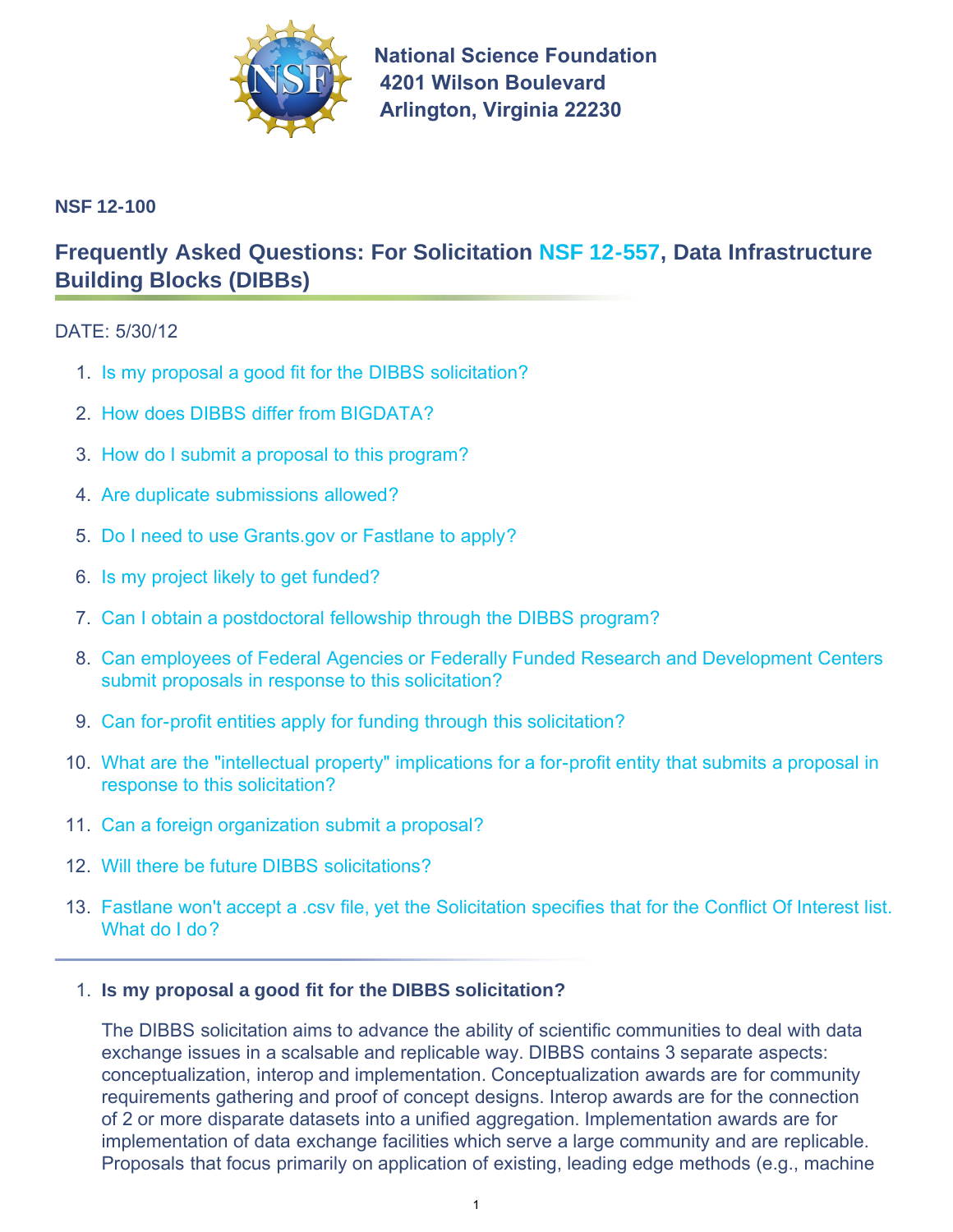<span id="page-1-0"></span>learning algorithms, statistical analysis) to data sets in a specific science domain or on implementation of tools based on existing techniques are appropriate for this solicitation.

#### 2. **How does DIBBS differ from BIGDATA?**

DIBBS advances the state of deployed systems and/or community understanding of requirements. BIGDATA advances the state of the art in data handling algorithms and methodologies.

#### 3. **How do I submit a proposal to this program?**

Please carefully read and follow the instructions provided in (i) the solicitation itself ([http://www.nsf.gov/pubs/2012/nsf12557/nsf12557.htm\)](http://www.nsf.gov/pubs/2012/nsf12557/nsf12557.htm) and (ii) the NSF Proposal and Award Policies and Procedures Guide, Part I: Grant Proposal Guide (GPG) available at ([http://www.nsf.gov/publications/pub\\_summ.jsp?ods\\_key=gpg\)](http://www.nsf.gov/publications/pub_summ.jsp?ods_key=gpg) If you need additional help preparing and submitting your proposal, we recommend that you contact your institution's Sponsored Projects Office.

#### 4. **Are duplicate submissions allowed?**

No. Proposals submitted in response to this solicitation may not duplicate or be substantially similar to other proposals concurrently under consideration by NSF, NIH, or other agencies' programs or study sections.

#### 5. **Do I need to use Grants.gov or Fastlane to apply?**

You may use either Grants.gov or Fastlane. Collaborative proposals must use Fastlane

#### 6. **Is my project likely to get funded?**

If your proposal fulfills the criteria in FAQ # 1 above, then you are encouraged to apply to the program for funding. The proposal will be reviewed using the NSF merit review criteria by panelists or reviewers with expertise in the topics covered in your proposal. Program officers cannot provide proposers with further advice regarding the likelihood that a specific proposal would receive funding.

#### 7. **Can I obtain a postdoctoral fellowship through the DIBBS program?**

A DIBBS research proposal may request funding for a postdoctoral fellow as part of the project. However, the program does not accept applications for individual postdoctoral traineeships.

#### 8. **Can employees of Federal Agencies or Federally Funded Research and Development Centers submit proposals in response to this solicitation?**

NSF does not normally support research or education activities by scientists, engineers or educators employed by Federal agencies or Federally Funded Research and Development Centers (FFRDCs). A scientist, engineer or educator who has a joint appointment with a university and a Federal agency (such as a Veterans Administration Hospital, or with a university and a FFRDC) may submit proposals through the university and may receive support if he/she is a bona fide faculty member of the university, although part of his/her salary may be provided by the Federal agency (See

[http://www.nsf.gov/pubs/policydocs/pappguide/nsf11001/gpg\\_1.jsp\)](http://www.nsf.gov/pubs/policydocs/pappguide/nsf11001/gpg_1.jsp). Furthermore, scientists, engineers, or educators employed by FFRDCs can be sub-awardees on a project led by an